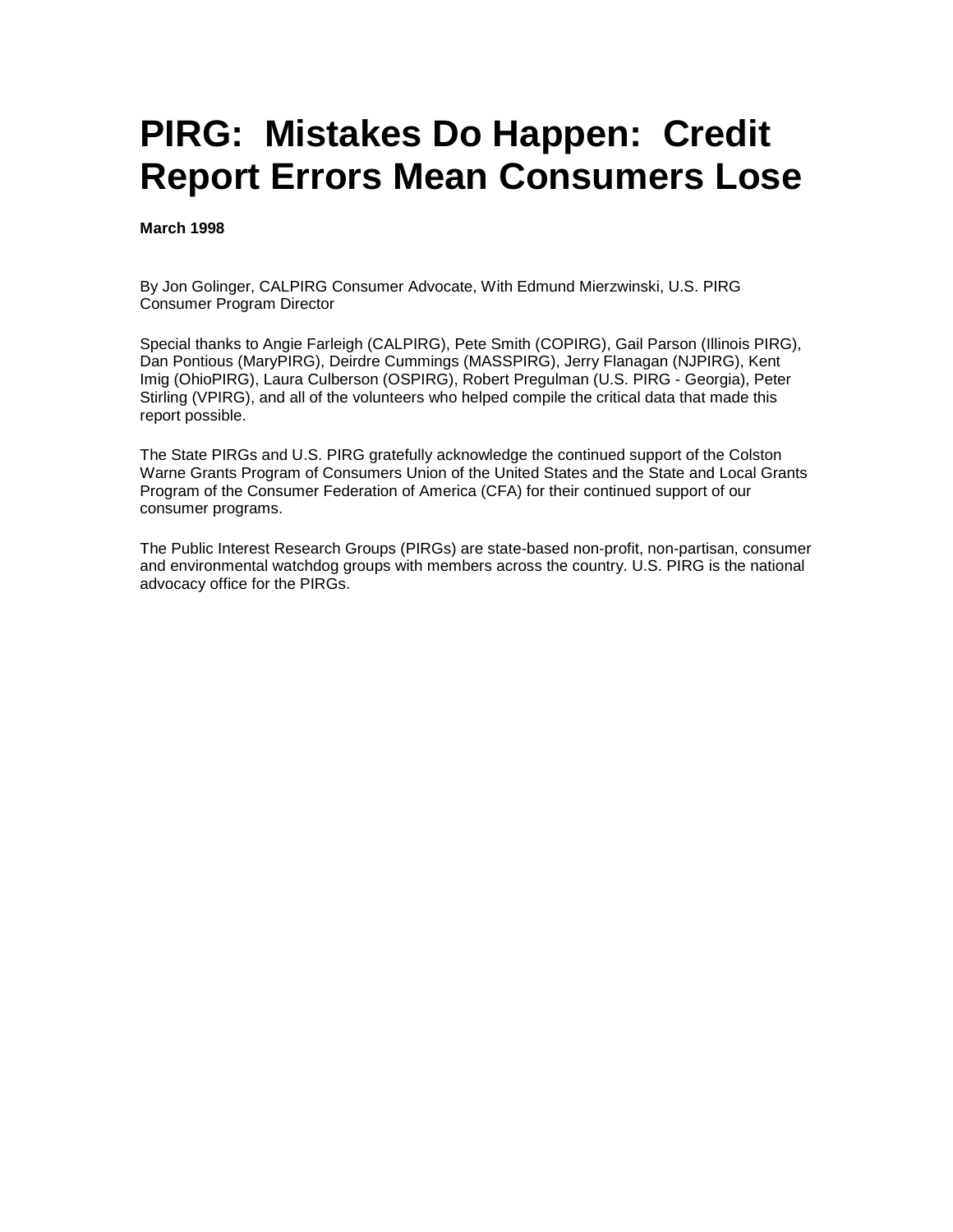#### **Executive Summary**

The most valuable thing we have is our good name. As consumers, the most common reflection of our reputation as someone who pays bills on time, is trustworthy and financially sound is our credit report. Unfortunately, the information contained in our credit reports, which are bought and sold daily to nearly anyone who requests and pays for them, does not always tell a true story.

Credit bureaus collect and compile information about consumer creditworthiness from banks and other creditors and from public record sources such as lawsuits, tax liens and legal judgements. The three major credit bureaus -- Experian (formerly TRW), Equifax, and Trans Union -- maintain files on nearly 90 percent of all American adults. Those files are routinely sold to credit grantors, landlords, employers, insurance companies, and many others interested in the credit record of a consumer, often (legally) without the consumer's knowledge or permission. Conversely, consumers rarely check their credit record until after they've been denied or otherwise encountered a problem. Throughout the 1990s, credit report errors have been a serious problem that several states and Congress have addressed.

This is the PIRGs' sixth study on credit report accuracy and privacy issues since 1991. The PIRGs have also participated in state and federal legislative battles to improve credit reporting laws. This report is our first investigation of credit report accuracy since 1996 Congressional changes to the federal Fair Credit Reporting Act (FCRA), designed to improve the accuracy and ease of access to reports, took effect in September 1997. The findings of Mistakes Can Happen are troubling. An alarming number of credit reports contain serious errors that could cause the denial of credit, a loan, or even a job. Further, some consumers never even received their reports, even after repeated calls.

Among the major credit report accuracy findings of the survey:

- Twenty-nine percent (29%) of the credit reports contained serious errors false delinquencies or accounts that did not belong to the consumer - that could result in the denial of credit;
- Forty-one percent (41%) of the credit reports contained personal demographic identifying information that was misspelled, long-outdated, belonged to a stranger, or was otherwise incorrect;
- Twenty percent (20%) of the credit reports were missing major credit, loan, mortgage, or other consumer accounts that demonstrate the creditworthiness of the consumer;
- Twenty-six percent (26%) of the credit reports contained credit accounts that had been closed by the consumer but incorrectly remained listed as open;
- Altogether, 70% of the credit reports contained either serious errors or other mistakes of some kind.

Among the survey's major access to credit report findings:

• Of the consumers that did obtain their credit reports, at least 14% of them were forced to call back 3 or more times after receiving busy signals or had to write a letter in order to receive their report;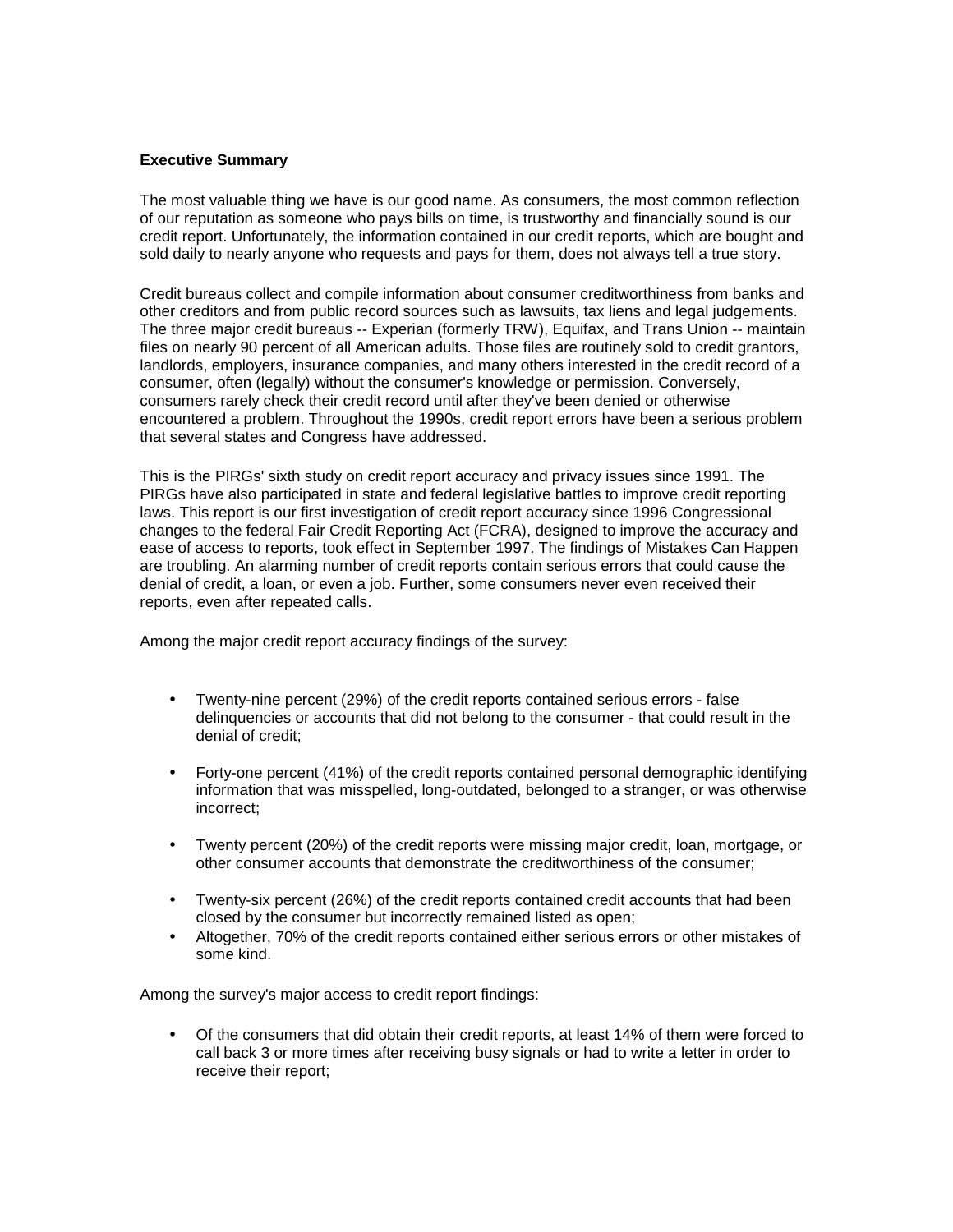- And 12% of the consumers waited two weeks or longer to receive their report once they finished requesting it. It took more than a month for one California man to receive his report.
- Overall, 15% of consumers who attempted to participate in the survey either made at least 3 phone calls and never got through or requested their reports but never received them.

Although credit reports contain vitally important information about most consumers, the accuracy of those reports is far from guaranteed. While credit bureaus and creditors have gone to great lengths to ensure that they have the right to collect and compile monstrous lists of information about most of us, mistakes in credit reports do happen, and more often than credit bureaus and, also, banks and department stores (who are often responsible for the mistakes) would like us to think. Until policymakers and credit bureaus do what it takes to allow consumers to have free and easy access to their credit reports and set tougher standards to prevent and clean-up mistakes, too many credit reports will remain a ticking timebomb of dangerously inaccurate information. And our good names will continue to be at risk, as we pay the price for mistakes made by credit bureaus and other data dealers.

 Despite major improvements to the law made by Congress and several states in the last several years, PIRG recommends the following actions:

- Improved access to credit reports be granted to consumers. Each national credit bureau should annually and automatically mail a copy of each consumer's report.
- Increased duties to ensure accuracy and avoid errors be imposed on banks, department stores and other firms that furnish information to credit bureaus, and that immunity restrictions on consumers' ability to sue these furnishers be repealed.
- That the Federal Trade Commission investigate credit bureau compliance with new provisions requiring easier access to credit bureau personnel, especially during normal business hours.

# **IntrCredit Bureaus and Credit Reporting Laws**

In 1971, Congress enacted the Federal Fair Credit Reporting Act (FCRA), which provided consumers with modest rights of redress in case of misuse or errors in their credit reports. The law allowed credit bureaus to sell credit reports to any business with a "credit, insurance, employment, or other business need" without first asking the consumer's permission. Consumers were only granted the right to inspect their report without paying a fee if they had been recently denied credit, but the law did not provide that consumers even be informed about that right.

During the 1980s, the credit reporting industry took advantage of improved computer technologies and consolidated its databases from thousands of local credit bureaus into 5, then 3, national credit bureaus. Those three credit bureaus are British-based Experian (formerly TRW), Atlanta-based Equifax, and Chicago-based Trans Union. (In addition to these Big 3 databases, the credit reporting industry also includes several thousand local affiliated bureaus and independent wholesalers that purchase data from the "Big 3", as well as numerous specialized credit bureaus, including Tele-check, Chexsystems and the Medical Information Bureau).

Merging databases created many mixed-up files, credit errors multiplied, and government agencies were swamped with consumer complaints. Congress, the Federal Trade Commission (FTC), and state Attorneys General began major investigations in 1989. In 1991, Experian (then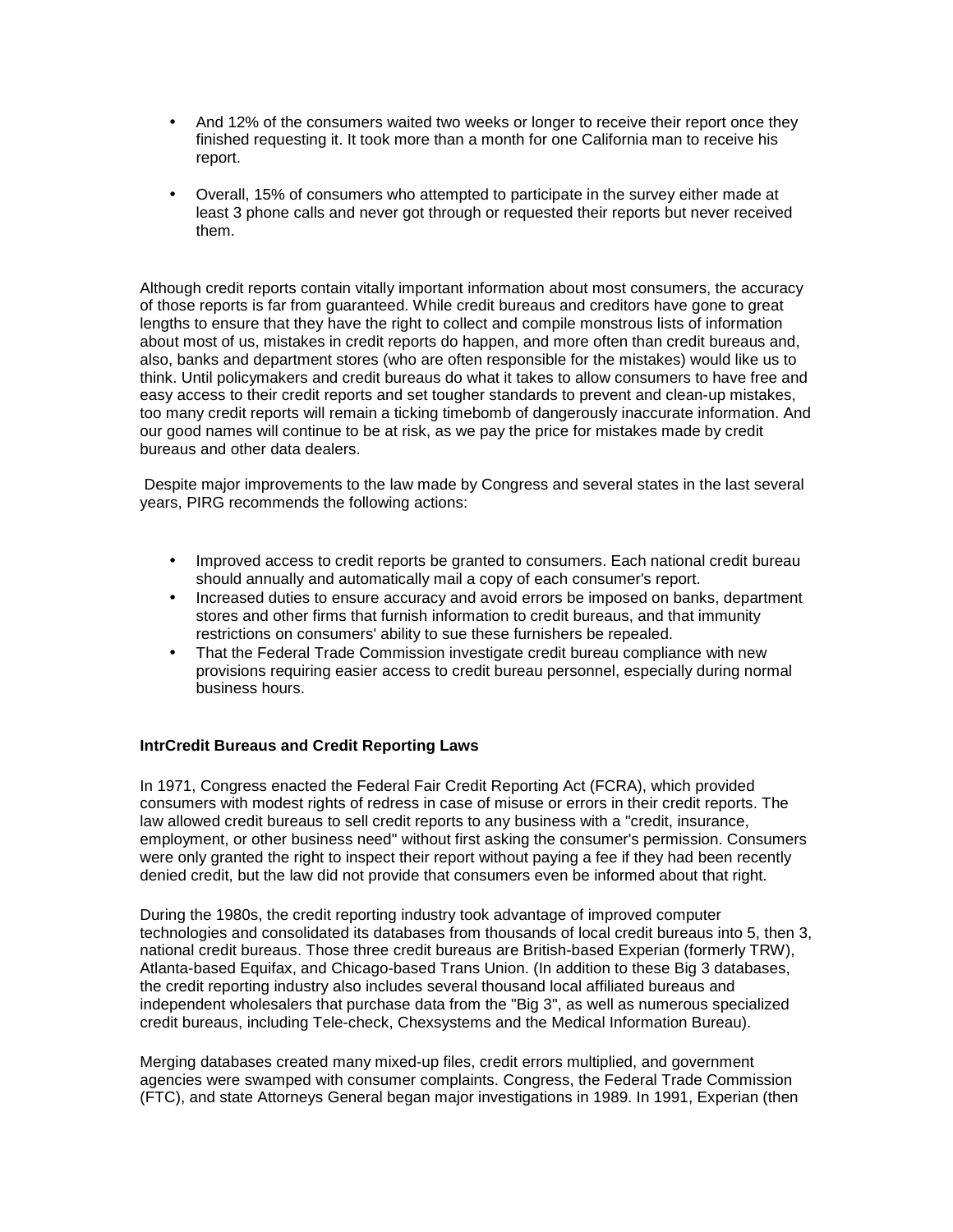TRW) admitted to garbling the credit reports of each and every one of the 3,000 residents of Norwich, Vermont, falsely claiming every citizen had failed to pay property taxes. A 1991 Consumers Union study found that 19% of credit reports it surveyed contained errors that might cause the denial of credit. A 1993 PIRG report, ãCredit Bureaus: Public Enemy #1 At the FTC," found that credit bureau complaints were the number one consumer complaint to that agency each year between 1989 and 1992. More than one in five complaints to the FTC was about credit bureau errors over that period.

In the early 1990s, the FTC and several coalitions of state Attorneys General signed consent decrees with the major credit bureaus following lawsuits over their high error rates and lack of privacy controls. Several states enacted credit reporting laws of varying degrees, including Vermont (1992), California (1993), Maryland (1994), and Massachusetts (1995). Meanwhile, Congressional reform was stymied by a battle over the preemption of stronger state laws and over the nature of the new law's provisions pertaining to banks and other creditors that acted as "furnishers of information" to credit bureaus. A major flaw in the 1971 FCRA law had been its failure to cover mistakes made by banks and information furnishers, providing that the law and consumer redress rights only applied to the credit bureaus themselves.

Finally, in 1996, a Congressional compromise was reached that attained some consumer credit report accuracy and privacy goals, while also giving the banks greater use of personal information for marketing purposes. Unfortunately, the 1996 FCRA revisions also preempted some provisions of stronger state credit reporting laws, though only for 8 years. In 1996 and 1997, Colorado, Georgia, and New Jersey all enacted consumer-friendly state credit reform laws in areas not preempted by Congress. Each of these states provided a free credit report to consumers upon request and New Jersey additionally made "identity theft" and credit fraud against consumers a felony also subject to minimum damages as well as criminal penalties.

# **Importance of Credit Report Accuracy**

A credit report is often the critical piece of information that determines whether or not a consumer will be able to obtain a credit card, take out a loan, purchase a house, get a job, rent an apartment, or complete other important financial transactions. If a consumer's credit report is inaccurate, she may appear to be a bad credit risk because of a variety of factors: because she appears to have been delinquent on accounts that she was never late on, because she looks like she has too many credit accounts open at one time, because she has court judgements against her that are actually against a stranger, or many other unfortunate scenarios.

 Credit report errors can cause the denial of not only credit, but also employment, insurance, housing or even the right to cash a check, use a debit card or open a bank account. Increasingly, instead of obtaining your credit report and looking at it, credit reports are used to generate instant credit scores. Credit scores allow companies to use credit reports more rapidly and cheaply - one catch, though, is that errors won't be spotted, even obvious ones. For example, one consumer who obtained a credit report for this survey had a false account opened when she was twelve years old. With credit reports being used for so many purposes, and in so many new ways, it is critical that reports be accurate and that the law allow consumers to audit their reports and fix mistakes quickly, and finally, so that they don't recur.

The Fair Credit Reporting Act and related state laws require that the information contained in credit reports be as accurate as possible, and require that credit bureaus use "reasonable procedures" to ensure that accuracy. Also, consumers have the right to dispute inaccurate information in their credit file and to have that information removed unless it can be verified. However, both of these requirements have huge flaws in them that allow, as this report found, for numerous errors to appear in credit reports across the nation.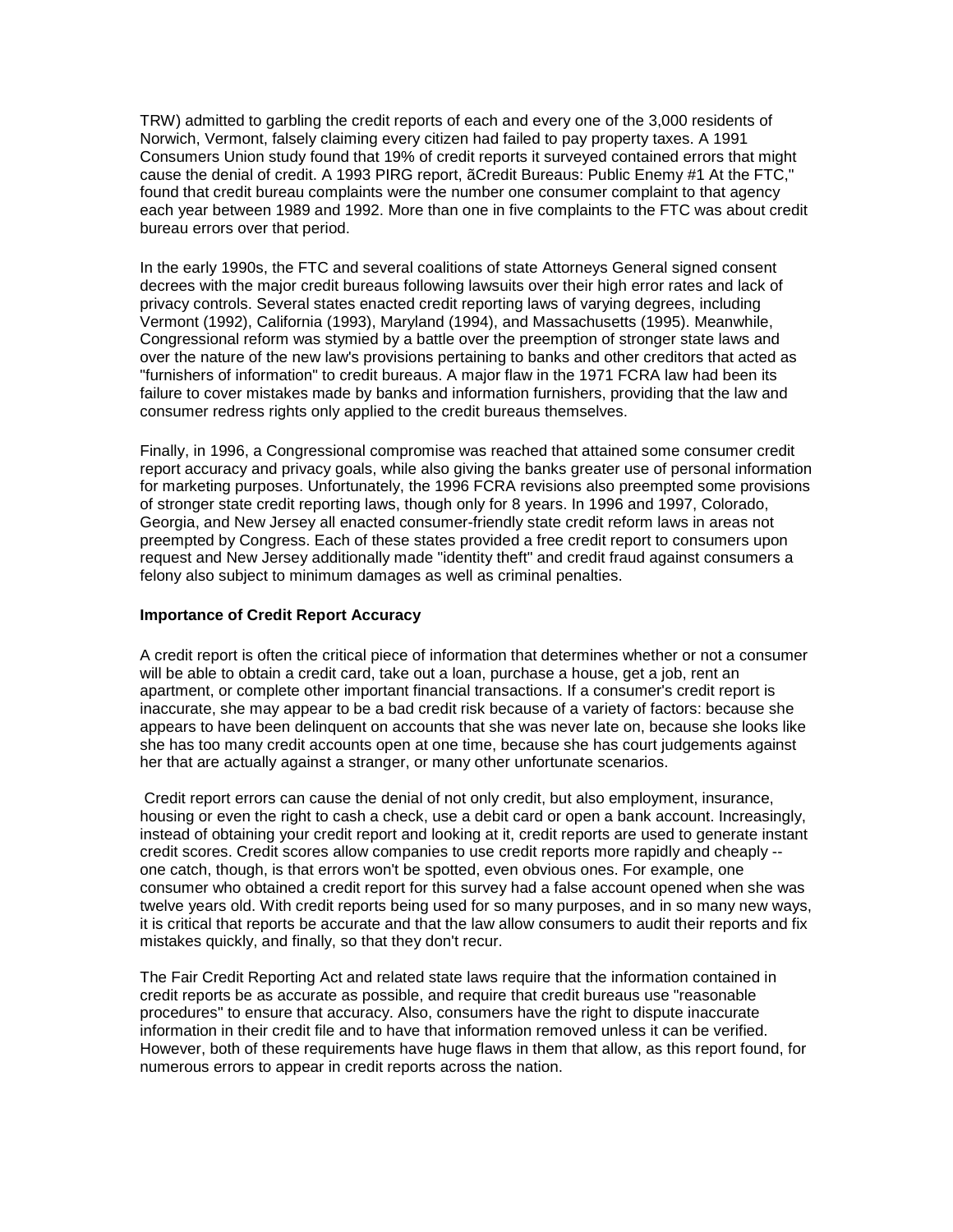In many instances, credit report errors cause consumers considerable harm. The results of mistakes can range from the rejection of a credit card application to the denial of a job. Also, errors often cause consumers to spend weeks -- sometimes years -- calling creditors, writing credit bureaus, and worrying anxiously in an effort to remove the inaccurate information from their record. One California victim of credit fraud who contacted PIRG was denied financing on her new car, even after she had contacted all three credit bureaus numerous times about the mistaken delinquencies on her credit report. Another California man had to hire an attorney to send a letter to the credit bureaus, "stating that I am who I am," before he could finally get a stranger's bad credit accounts removed from his credit report. While credit report errors almost always lead to a little consumer hassle, they also can create a ticking timebomb waiting to wreck an unsuspecting consumer's good name at any moment.

# **PIRG: Mistakes Do Happen: Findings of the Survey**

# **Errors In Credit Reports**

Errors in credit reports can cause consumers numerous problems, including denial of credit applications, employment, home loans, and medical coverage. While credit bureaus argue that they go to great lengths to ensure the accuracy of consumer credit reports, mistakes clearly do happen. And when credit bureaus make mistakes, consumers pay the price.

Credit report errors can occur for several reasons, including:

- Inaccurate reporting of personal demographic information by a bank or other creditor ("furnisher of information"), such as name, address, or social security number, or a failure of a credit bureau to maintain adequate matching software to link a consumer's information, causing a consumer's accounts in good standing to be lost in the system;
- The inaccurate reporting of a consumer's account status by banks, department stores and other furnishers, causing the consumer's account to contain incorrect delinquencies.
- Information mixed together by the credit bureau in files containing similar names, either belonging to strangers, housemates, or relatives, especially grossly negative public records such as tax liens and judgements;
- Lack of adequate systems for properly purging obsolete information such as paid-off accounts in good standing or accounts that have been transferred (serviced) to other providers continuing to be reported twice.

This report found errors on credit reports that fell into the following categories:

# **Serious Errors**

The survey found that 29% of the credit reports (39/133) contained serious errors that could clearly result in the denial of credit or other benefits.

 While all mistakes in credit reports could negatively affect consumers in some way, "serious" errors are characterized as errors that could clearly result in the denial of credit. As in the 1991 report by Consumers Union, What Are They Saying About Me?, "serious" errors here include the following: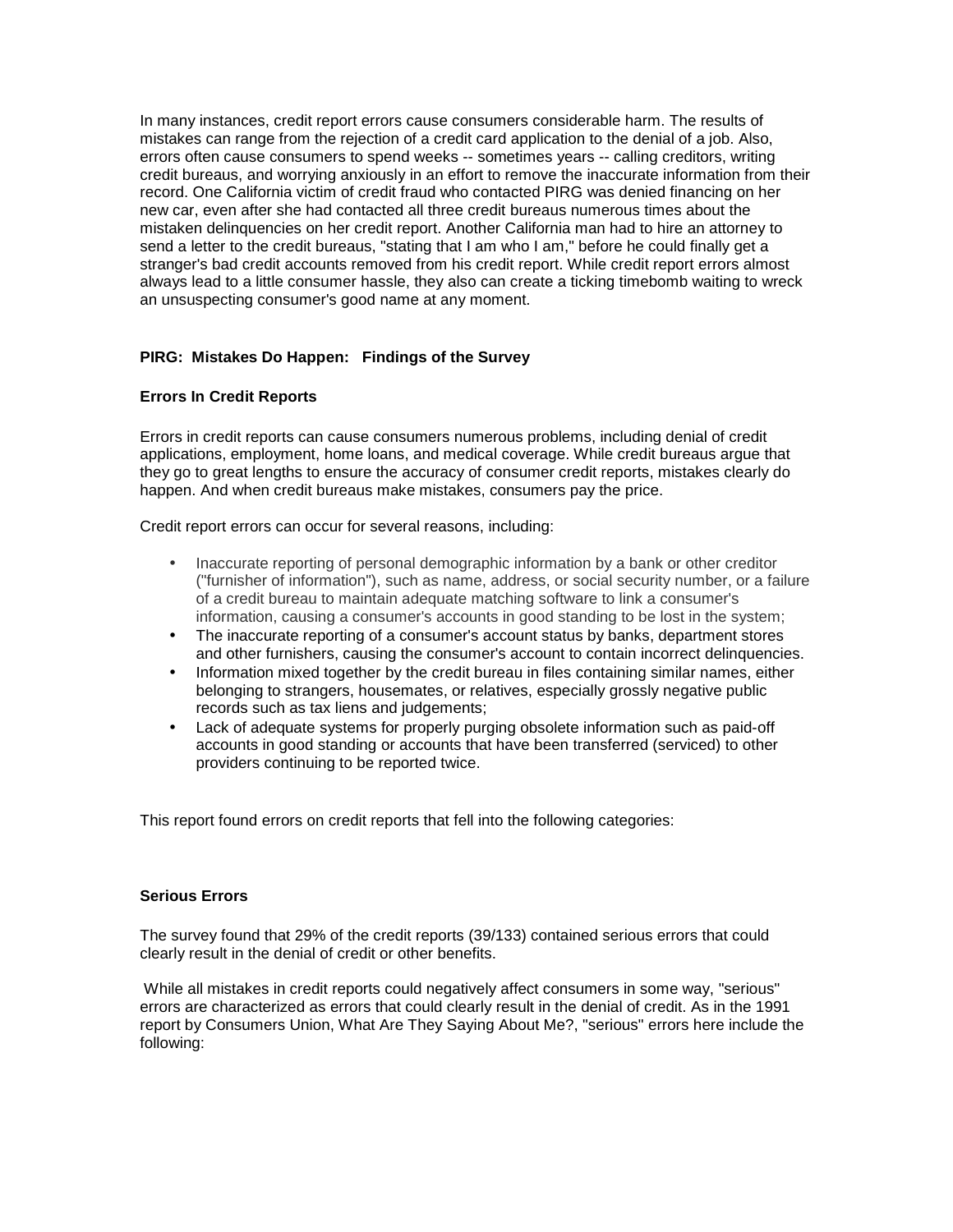- accounts that are incorrectly marked "delinquent,"
- credit reports that contain credit accounts that do not belong to the consumer, and
- reports listing public records or judgements that belong to someone else.

Breaking down the serious errors by sub-categories, we found the following:

- Nineteen percent (26/133) of the credit reports surveyed contained accounts that were unrecognizable or clearly did not belong to the consumer.
- Thirteen percent (18/133) of the accounts were incorrectly listed as having been delinquent.
- One credit report contained a \$780 Superior Court judgement against someone other than the consumer (both had the same last name, but were unrelated and had different addresses) that already has resulted in the delay of the victim's home loan application.

# **Other errors and problems**

#### **Inaccurate personal information**

The survey found that 41% of the credit reports (54/133) contained personal identifying information that was long-outdated, belonged to someone else, was misspelled or was otherwise incorrect.

Each of the three major credit bureaus regularly issues credit reports that contain a set of basic personal identifiers that consumers and creditors count on to be accurate, including name, social security number, birthdate, current address, recent previous addresses, and employer.

- Five percent (5%) of the credit reports (6/133) contained misspelled or incorrect names (one had Dana Dorman listed as Dianne Doran, another had Pete Smith III listed as his father, Pete Smith II);
- Three percent (3%) of the credit reports (4/133) had incorrect social security numbers or multiple numbers belonging to total strangers;
- Five percent (5%) of the reports (7/133) had incorrect birthdates (one made a 33 year old consumer appear to be 5 years old);
- Thirty-three percent (33%) of the reports (34/133) had addresses that were outdated, misspelled or at which the consumer had never lived (one woman was incorrectly listed as having lived inside a bar);
- Two of the reports listed employers that consumers had never even worked for.

# **Missing Accounts**

The survey found that 20% of the credit reports (27/133) were missing major credit card, loan, mortgage, or other consumer accounts that demonstrate the credit worthiness of the consumer. Credit reports are only useful because they are supposed to demonstrate the credit history of a consumer, including their ability to make substantial payments and to make them on time. Fully one fifth of the credit reports surveyed were missing major accounts that should be included on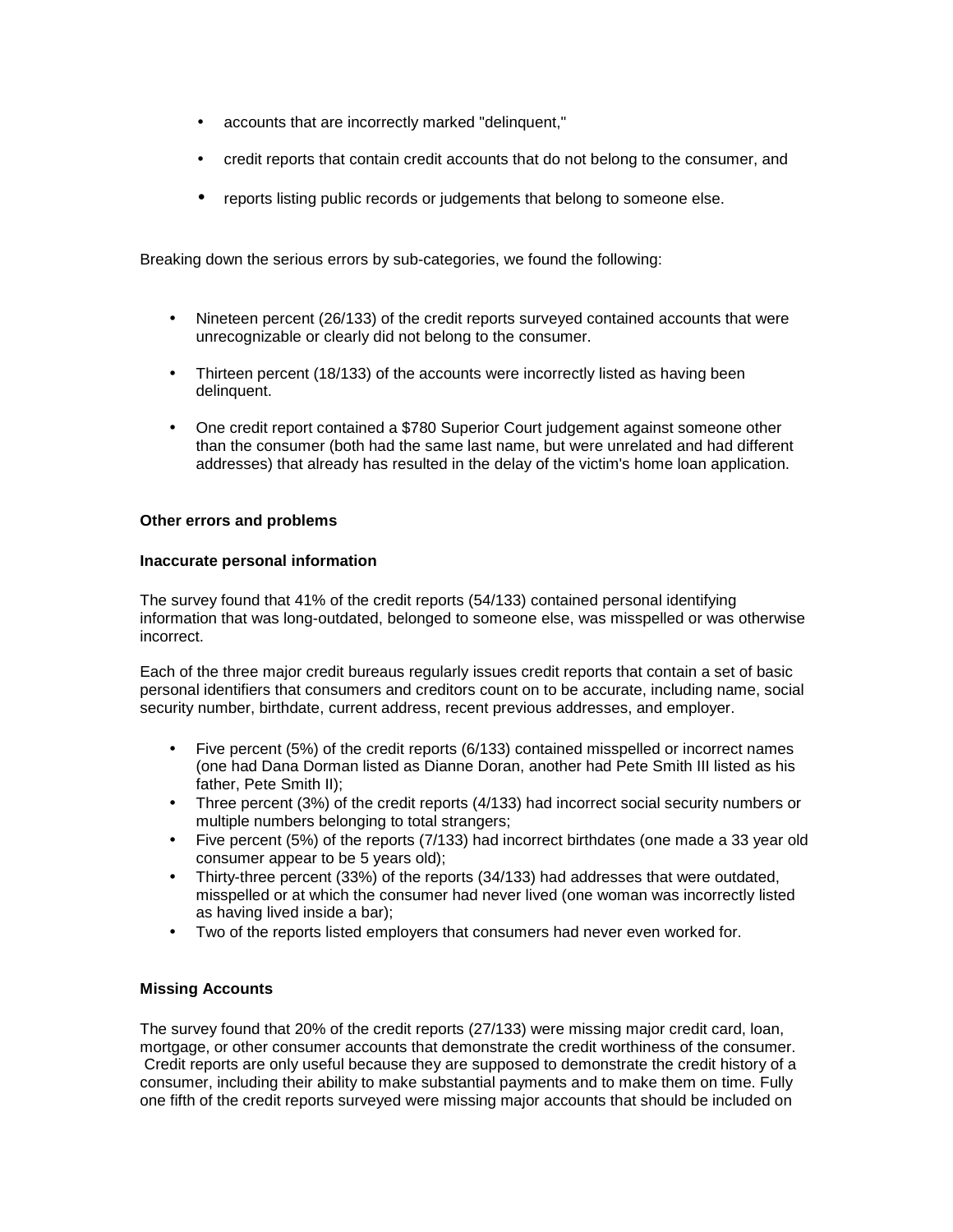the report and serve to illustrate that consumers's credit history. Several consumer credit reports were missing the most important accounts those consumers had ever had (one was missing a paid \$75,000 mortgage, another a paid \$12,000 car loan). The accurate inclusion of substantial consumer credit accounts is critical to ensuring that a credit report paints an accurate picture of a consumer's credit worthiness.

#### **Incorrectly Open Accounts**

The survey found that 26% of the credit reports (35/133) contained credit accounts that had been closed by the consumer but incorrectly remained listed as or appeared to be "open." In addition to the solidity of credit history and demonstrated ability to make payments that a consumer credit report shows, one of the most important factors illustrating a consumer's creditworthiness is the extent to which they appear to currently have open credit accounts. All three major credit bureaus are supposed to list accounts that have been closed by a consumer in good standing as either "closed" or "paid" shortly after the closing has taken place. The survey found that more than a quarter of credit reports failed to list as "closed" accounts that the consumer had closed, which could mistakenly make it appear that the consumer is overextended on credit and cause the denial of a credit application. If a consumer is falsely listed as having an available \$5,000 line of credit, for example, that diminishes his or her "capacity" to obtain a new loan.

#### **Errors or mistakes of some kind**

The survey found that 70% of the credit reports (93/133) contained mistakes of some kind, including those in the above categories.

Additional types of credit report errors uncovered by the survey included the following:

- Several credit reports had the same exact accounts listed multiple times. One Massachusetts woman had her Macy's card listed 3 times, with one saying she was delinquent and the account was closed by the creditor, while the other two claimed that she had always paid on time and in full.
- A number of credit reports mistakenly listed the potential credit available as the maximum amount that the consumer had owed on the account, making it appear that the consumer was or had been maxed out on their credit limit. One Maryland woman was listed as having owed \$5000 on her credit card when the most she had ever owed was a few hundred dollars.
- Some credit reports contained accounts that clearly did not belong to the consumer, given their age at the time of account opening, but which the credit bureaus listed anyway. A Colorado man and a Maryland woman both had someone else's credit card accounts listed as their own, even though those accounts had been opened when the consumers were 11 years old.

# **Consumer Access To Credit Reports**

Although examples abound of thieves obtaining access to consumer credit reports, and businesses can obtain them legally, but without your permission, the survey found that, despite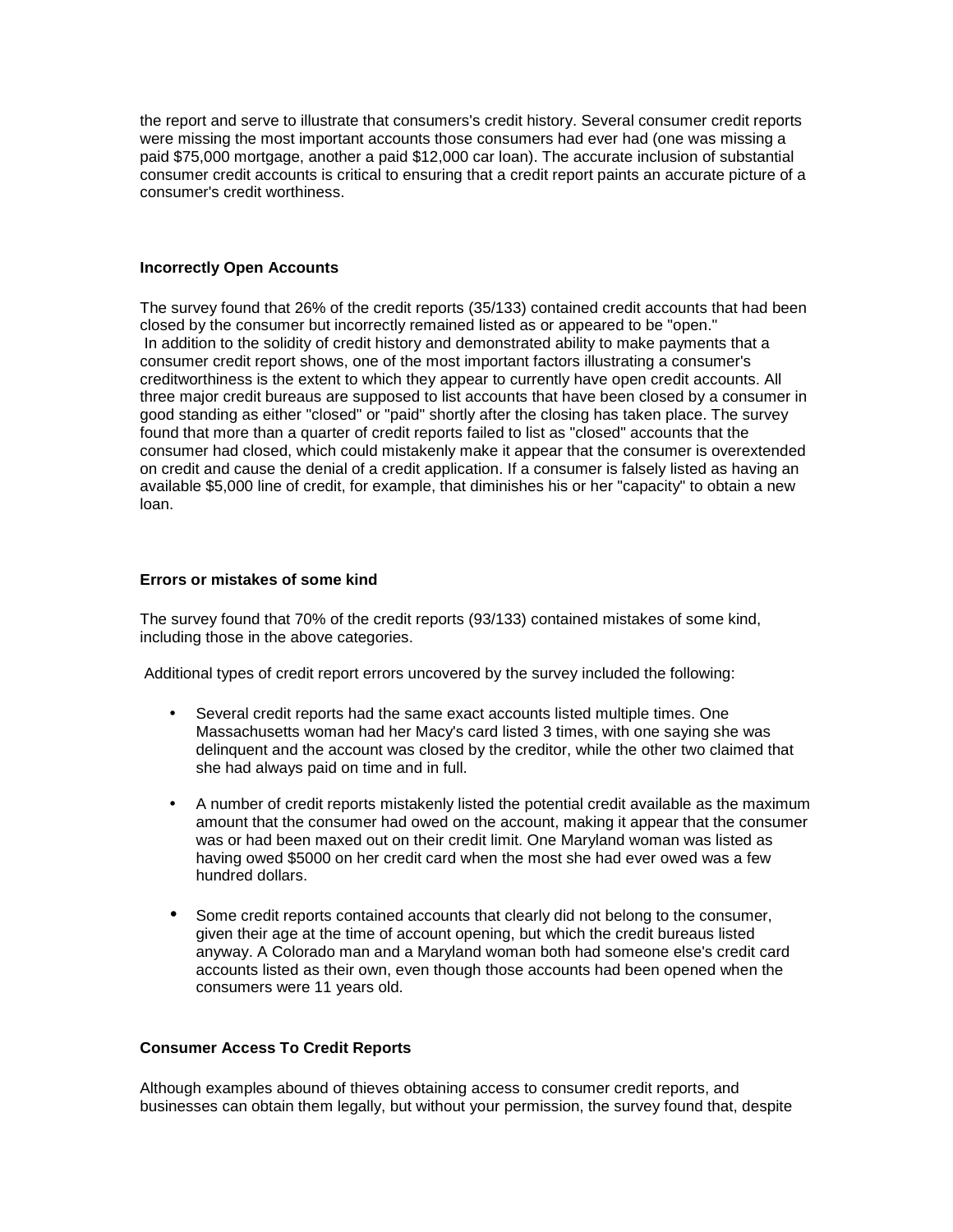new changes to federal law, it is still fairly difficult for many consumers to obtain their own credit report. Several calls had to be made, busy signals were common, and consumers were left on hold numerous times.

 While 133 credit reports were obtained for the survey, at least 22 more people were denied access to their credit reports. They either requested it and never received it or they received busy signals or disconnects by the credit bureau on more than 3 separate attempts and then eventually gave up.

- Of the consumers that did obtain their credit reports, at least 14% of them (18/133) were forced to call back 3 or more times after receiving busy signals or had to write a letter in order to receive their report;
- And 12% of the consumers (16/133) waited two weeks or longer to receive their report once they finished requesting it. It took more than a month for one California man to receive his report.
- Overall, 14% (22/155) of consumers who attempted to participate either made at least 3 phone calls and never got through or requested their reports but never received them.

# **Comprehensibility of Credit Reports**

To determine the accuracy of credit reports, they must also be readable and understandable by the average consumer. Historically, wading through the sea of garbled numbers, bizarre codes, and alien abbreviations used in credit reports has been extremely difficult for consumers to do, and has often resulted in credit report mistakes remaining undiscovered and unresolved. The new federal law requires bureaus to make their reports more understandable, but some consumers in this survey still found their reports hard to read.

The survey asked consumers to rate, overall, how easy it was to understand their credit report. Of the 110 consumers who completed that section of the survey, although 45% of them (50/110) found their credit report "Very Easy" or "Easy" to understand, another 35% of them (39/110) found their credit report only "Average" to understand, while 19% of them (21/110) found their credit report to be either "Confusing" or "Very Confusing" to understand. While improvements in federal law and procedures requiring credit bureaus to use normal language and understandable terms has clearly made understanding credit reports a little easier, it is still a major problem that one-fifth of consumers find it difficult or impossible to understand what their own credit record is telling the world about them.

One Illinois consumer summed up the continuing problem of credit report comprehensibility this way: "The more I look at this, the more confused I get."

# **Other Credit Report Problems**

# **Lesser Known Credit Bureaus**

While consumers who want to keep their credit record error-free are familiar with the "Big 3" credit bureaus, many are not aware of a growing number of other bureaus that also compile consumer information which can result in mistakes. Three of these that provide the most important places where credit errors can negatively impact a consumer are tenant screening services, check verification companies, and a new "debit card credit bureau." The first two categories have typically functioned as "blacklists," only recording and reporting negative information. The third,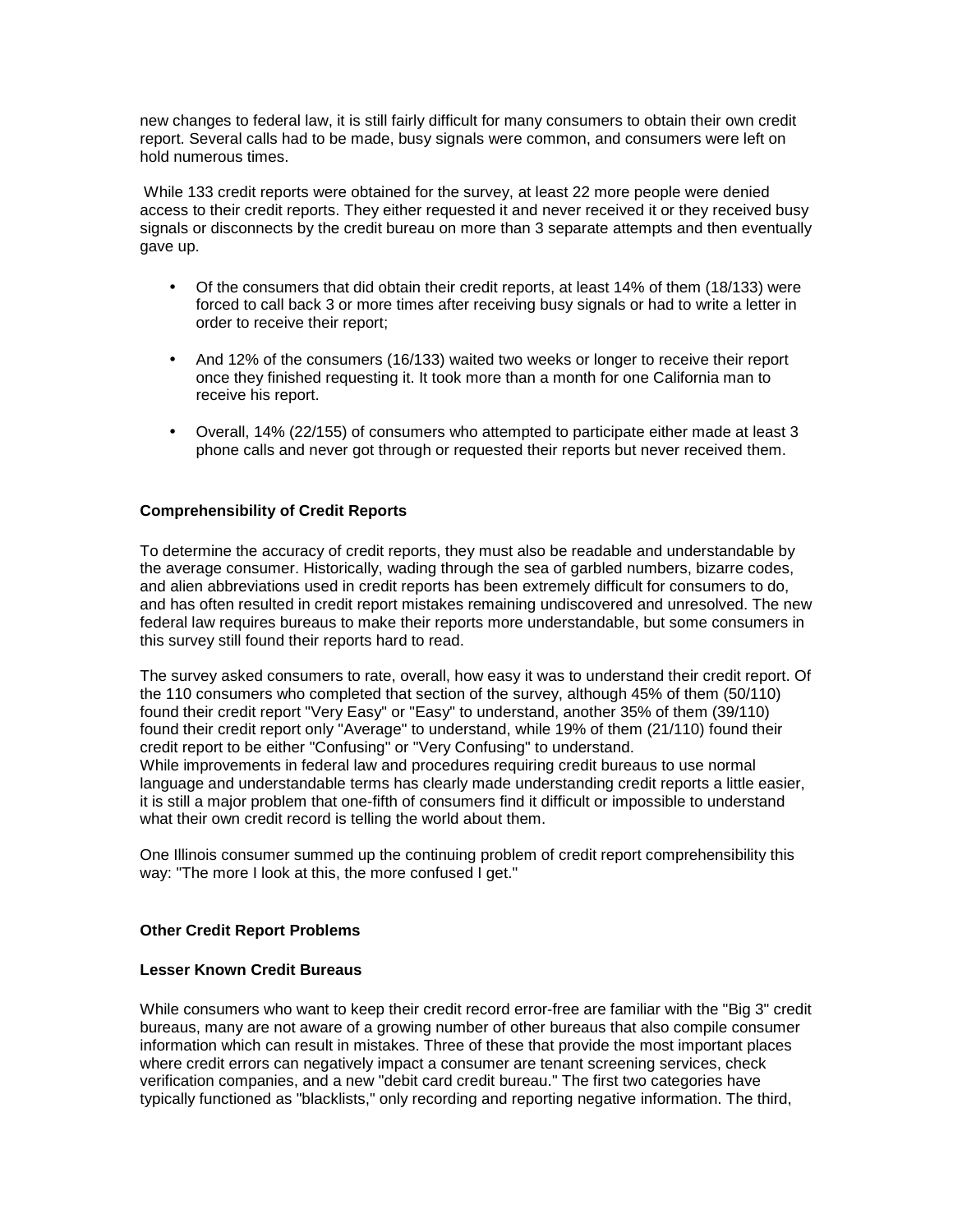new bureau is a variant on the second, but derives its credit scores from both positive and negative information.

In all cases, the burden is on the consumer, here, as with all credit reports, to watchdog their reports for errors, provide proof that the errors are false, and follow up to ensure that the mistakes are corrected. Unfortunately, you may not be aware of the existence of these firms, or that they may maintain files on you (erroneous or not), until it is too late. You do have the right to contact tenant screening or check verification and guarantee companies, to determine whether they maintain a file on you. If they do, it would contain negative information only (bounced check activity, evictions from apartments, etc). However, you may not learn about these files until you are denied. (For more information about these bureaus, see Identity Theft II: Return To The Consumer X-Files, State PIRGs, September, 1997).

# **Tenant screening companies blacklist tenants**

Tenant screening services, such as UD Registry, collect information on eviction lawsuits from court records and compile credit information from the major credit bureaus, which then sell to landlords who wish to screen prospective tenants. Also, tenant screening reports may include subjective information obtained from previous landlords regarding the behavior of the tenant. Like check verification companies, consumers rarely have regular access to their own credit records to catch and correct mistakes, even though they pay the price when those errors occur. A user of tenant screening reports must provide you with oral, electronic or written notice of all your credit report rights, including the right to a free report and the right to dispute errors.

# **Check verification bureaus also act as blacklists**

Check guarantee and verification companies, such as Tele-check, SCAN and ChexSystems, are used by merchants, grocery stores, retail stores, and some banks to determine whether they will or will not accept a consumer's check or allow them to open a new account. Although these companies are subject to the same disclosure and reporting requirements as the major credit bureaus, consumers rarely know about or monitor their records on these systems, and those that have their checks refused because of mistakes or fraud on their report often encounter tremendous difficulty in clearing their name. One consumer who contacted PIRG had discovered that more than \$2,000 worth of bad checks had been written in her name at a major department store and that, even after discovering the fraud on her record, the department store refused to take the necessary steps to clear her name, leaving her with a "bad check writer" tag with the check verification company used by the store. Again, if a merchant denies your check, it is required to provide you with oral, electronic or written notice of all your credit report rights, including the right to a free report and the right to dispute errors. [For more information about these two types of blacklisting credit bureaus, see Return To The Consumer X-Files, the state PIRGs, September 1997]

# **New Debit and Check Card Credit Bureau Poses High-Tech Problems**

In February, 1998, Deluxe Checks, the firm that both prints checks for banks and owns the major credit bureau, Chexsystems, used by banks to verify new accounts, announced a new joint venture with the credit scoring company Fair, Isaacs and a "data mining" company called Acxiom. The new "debit card" bureau will use supposedly advanced predictive analysis techniques to recommend to stores whether or not to accept your debit card. The venture's computers will combine data from your full credit report with demographic and other data "mined" from various computer sources to generate a credit score. Of course, the result is still a credit report that may contain mistakes.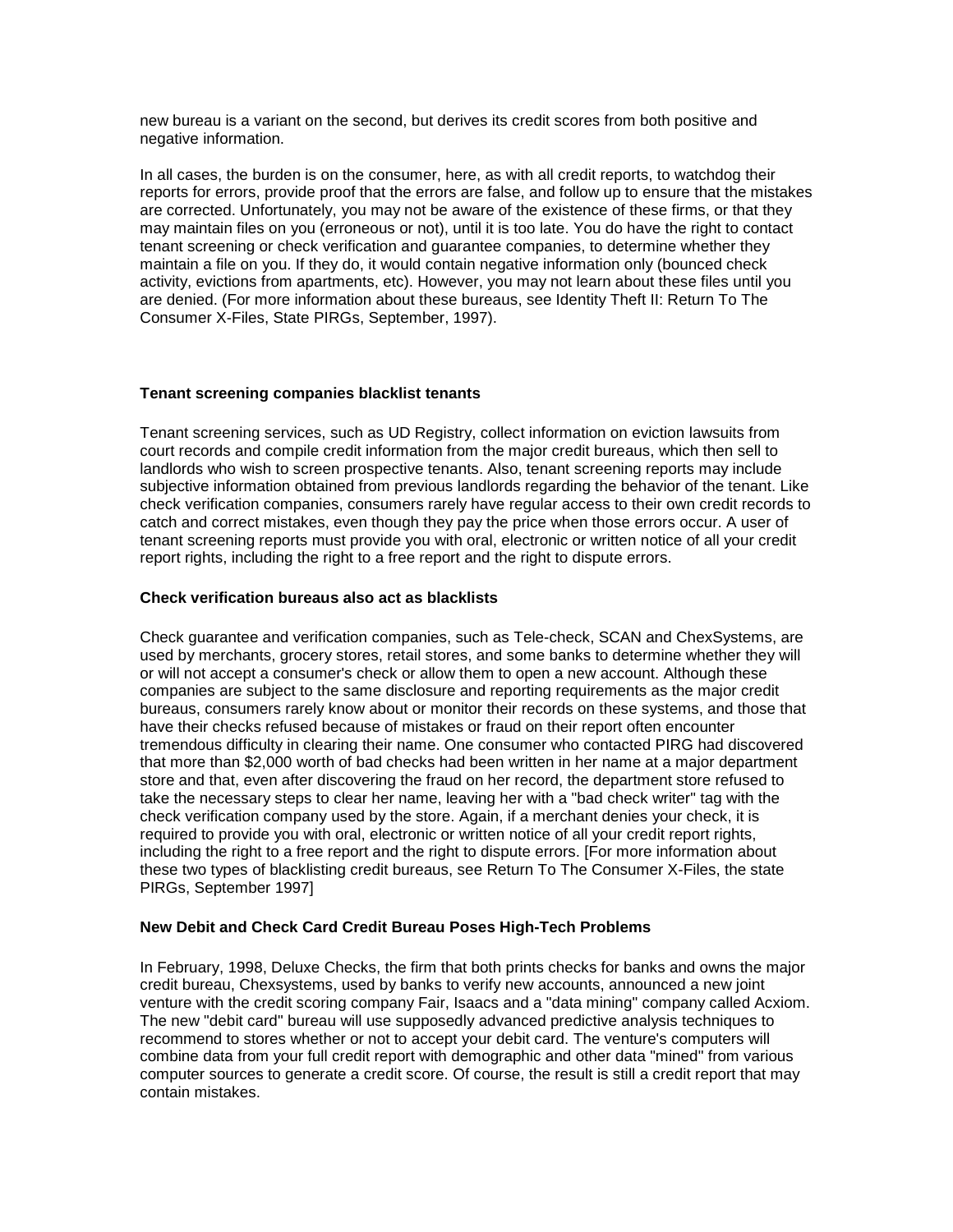#### **Credit Report Monitoring Services Offer Services That Should Be Free**

Taking advantage of the mistakes they make on consumer credit reports, credit bureaus, banks and retailers have teamed up to create products that charge consumers a large fee for the "service" of allowing them to look at their own credit record and catch mistakes. Ads for the services use come-ons such as "People are looking at your credit report, are you?" or "Mistakes could cause denial." Among these services are "Credentials," an Experian-affiliated product that charges \$49 a year to send a credit report and a quarterly newsletter. Another credit report monitoring service, "PrivacyGuard," charges \$60 a year to provide consumers with a regular credit report and other personal records, such as medical records and driving history. Some of the banks selling "PrivacyGuard" do so through direct-mail data base companies that also allow those companies access to the consumer's financial history for marketing list purposes. These services are often re-packaged at slightly different prices with slightly different names by gas station and department store cards. Currently, PIRG is receiving complaints and inquiries from members about America On-Line, which is running one of its persistent (others might say obnoxious) pop- up-when-you-log-on "promotions" for a \$69/year version of the service.

 All of these services provide products that consumers should get for free, although free credit reports on request are currently only mandated in six states. In other states, you can obtain your report for no more than \$8. Of course, since credit reports contain highly private financial information about consumers, can be generally sold without our permission or even knowledge, and are often highly inaccurate, PIRG contends that consumers should have the affirmative right to automatically receive a free copy of their credit reports annually. In 1997, legislation mandating the automatic provision of a credit report passed the Colorado State Senate. The final version of the law requires each of the Big 3 bureaus to send every credit-active consumer a notice of his or her credit report rights, including the new Colorado right to a free credit report annually on request.

#### **Conclusion and Recommendations**

While credit reports are a widely used tool that serves to reflect the financial health and competence of most Americans, they are not always accurate and sometimes are riddled with errors. Credit bureaus collect and sell information to banks, insurance companies, landlords, and many others without ever consulting the consumer to make sure information about them, which can affect their job, health, and home, is true. As this survey has shown, too often the information contained in those credit reports is mistaken and can have a devastating impact.

 Credit bureaus have fought for years on a state and national level against attempts to increase the ability of consumers to access their personal credit information and ensure its accuracy. While federal and state credit reporting laws do now provide many consumers some protections, the laws are out-of-date and lack effective mechanisms for accuracy and enforcement. State legislatures, Congress, and the credit industry should take action to significantly strengthen every consumers' ability to monitor their credit record for errors, and to give those consumers tools to clean up mistakes when they are discovered. And consumers should know that the information contained in their credit report, while not always accurate, will always be vitally important to their financial future. Given that, all consumers should do everything possible to see that their credit report tells the truth, the whole truth, and nothing but the truth about them.

#### **Recommendations For Policymakers**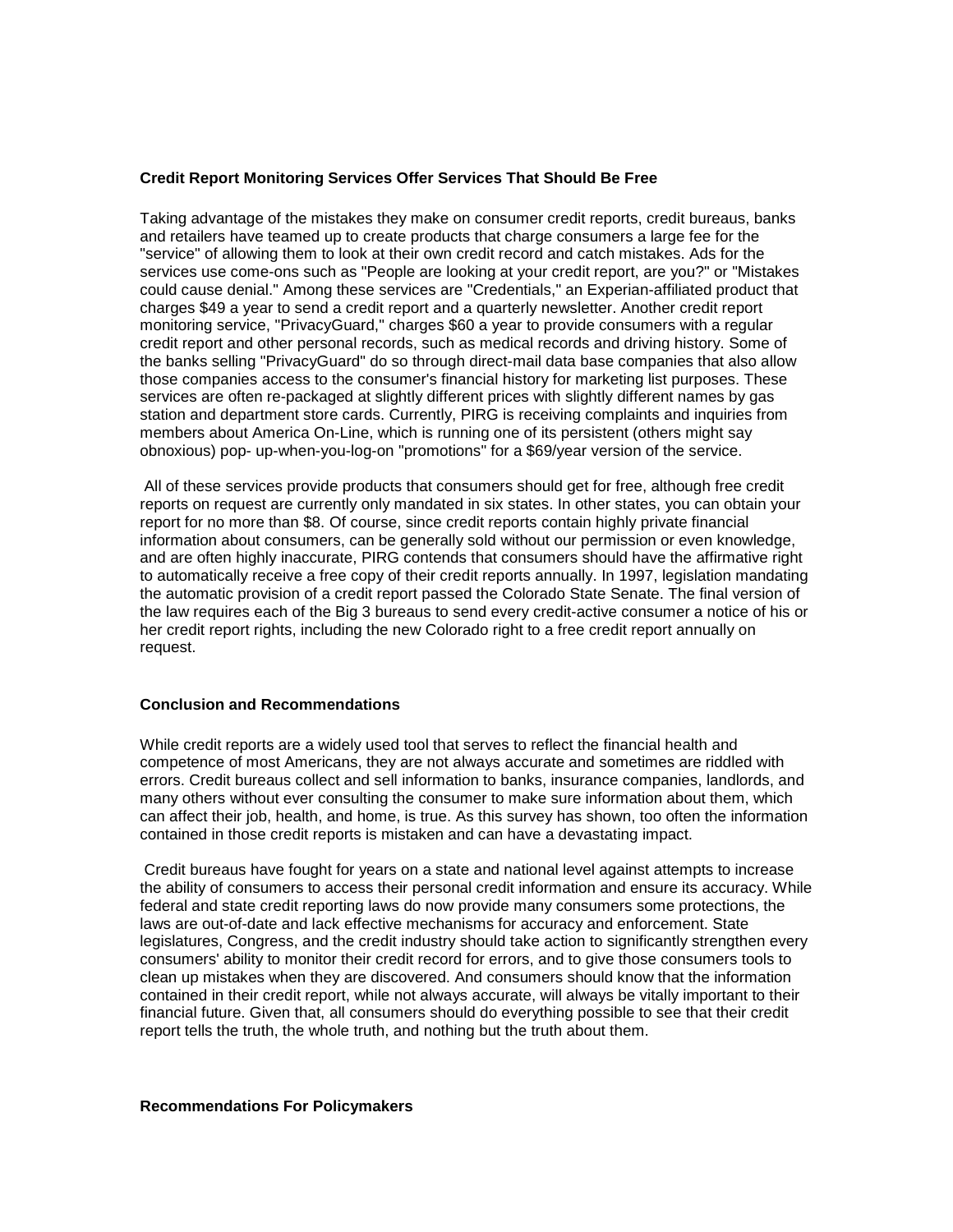#### **Improve consumer access to credit reports.**

All consumers should have the "right to know" what credit bureaus are saying about them and the ability to inspect their personal credit report for accuracy without paying a fee for the privilege. Ideally, the "Big 3" credit bureaus should be required to automatically send consumers an annual free copy of their credit report. Minimally, all states should follow what six states (CO, GA, MD, MA, NJ, VT) have already done by granting consumers the right to receive one free annual copy of their credit report upon request. Also it should be required that consumers get an automatic copy of their credit report at their current address following any request for it, along with the detailed phone number and address of the requestor. All access provisions should cover all credit bureaus, not only the Big 3.

 Increase accuracy standards to minimize mistakes. Duties of companies that furnish information to credit bureaus should be strengthened to require that furnishers follow the same kind of "reasonable procedures" to avoid errors that credit bureaus do. Current federal law subjects them to a much vaguer legal test.

# **Toughen enforcement of credit accuracy laws.**

State and federal credit reporting laws should provide for \$1000 mandatory minimum statutory damages to consumers for violation for credit reporting laws by credit bureaus or furnishers, rather than the current requirement that consumers tediously prove actual damages in each complaint. Also, consumers should have a private right of action to sue furnishers of information for any pertinent violation of the FCRA, as they only have in Massachusetts and California.

# **Create credit scoring disclosure.**

Consumers should be allowed access to credit scores and explanations as a part of their credit reports. Credit scoring models fail to account for the existence of disputed, erroneous or fraudulent information. Worse, instant credit offers generated from credit scores are a primary precursor to fraud and identity theft, yet the credit industry will not explain the credit scoring systems derived from credit reports that make instant credit possible.

# **Enforce the accessibility and readability laws.**

In 1996, federal changes required that the Big 3 credit bureaus have toll-free numbers, adequate personnel to handle consumer inquiries, and readable reports. The Federal Trade Commission should investigate compliance with these provisions.

# **Recommendations For Consumers**

# **Inspect your credit report regularly.**

As your body needs a yearly physical, your financial health requires that you monitor your credit record by obtaining a copy of your credit report from each of the three major bureaus at least once a year. In six states (CO, GA, MA, MD, NJ, VT), or if you have been recently denied credit or are unemployed or homeless you may receive a free copy of your report annually, otherwise the cost is up to \$8 for each of the three bureaus. To order a credit report, call Experian (800) 682-7654, Equifax (800) 685-1111, Trans Union (800) 916-8800.

#### **Dispute inaccurate information immediately.**